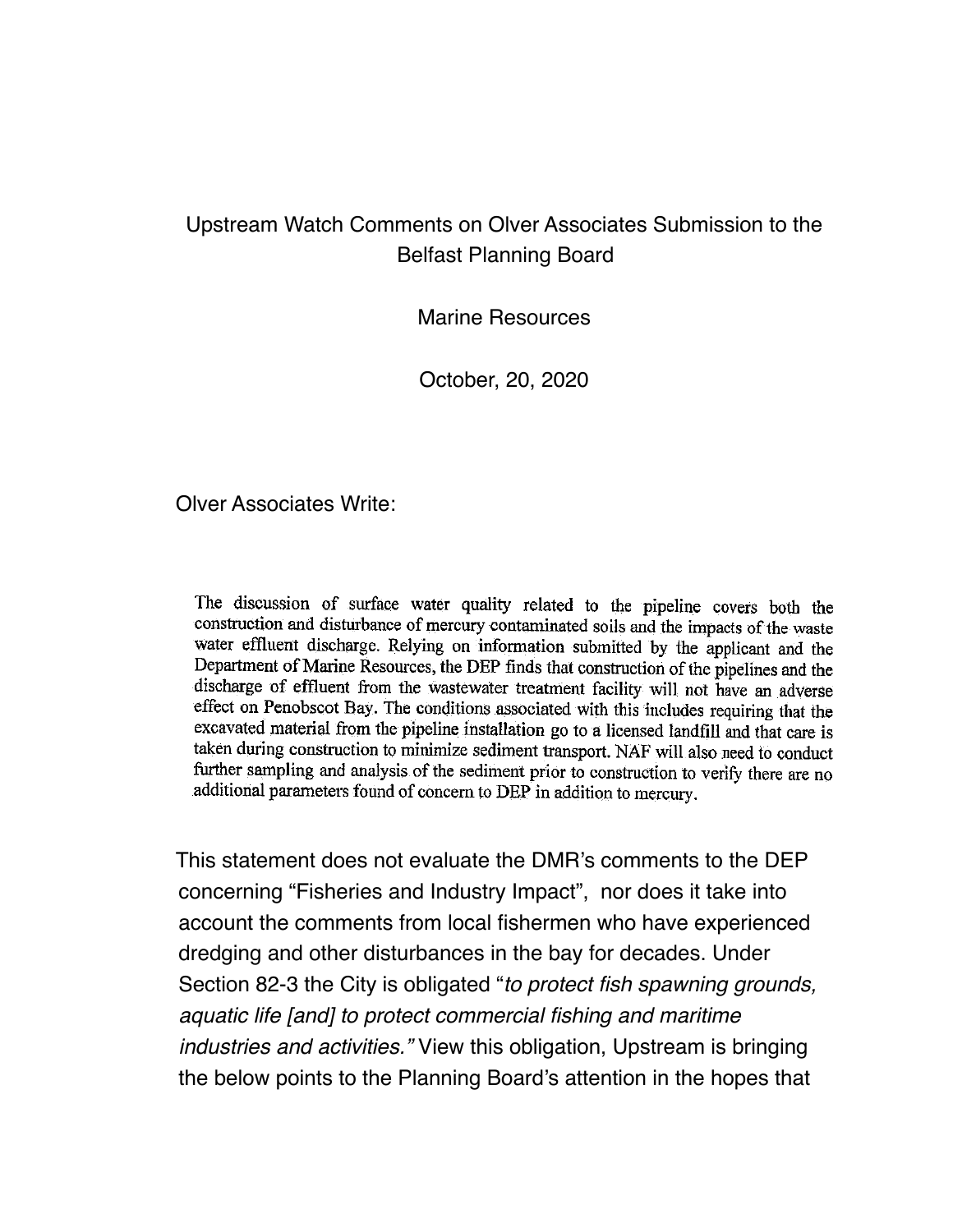Mandy may offer comment, and that the board will further examine the potential impacts on the marine environment, and local fishing.

## *The DMR reports states that:*

"The proposed RAS discharge pipe will be located within an area prohibited to shellfish harvesting under the authority of 12 M.RS.A. § 6172."

This area, like so many others along the coast, is closed and significantly diminished due to present pollution levels from sewage treatment plants and overboard pollution, as well as ongoing degradation since colonial take over. It is not that this area cannot support shellfish, but that existing pollution has already closed the area, and lowered water quality so significantly that shellfish can no longer exist there, and when they do, they are contaminated.

What will the impact be of adding more pollution to this already degraded area? Is it not in the interest of the local fishing community to enhance and clean this area in order to raise water quality and fishing opportunities? Is it not the DMR's mission to "conserve and develop marine and estuarine resources"? Or, is Belfast willing to consider this area a "sacrifice zone"? (Please see our comments on "Climate Alteration" concerning the impacts of allowing degradation of Marine ecosystems to persist and accumulate.)

We are all aware that the Belfast and Penobscot Bays were once thriving marine environments, and we know that ongoing pollution, general degradation, industrial failures, and dams are at fault for its current state. Restoration is taking place, as local fisherman Mr. Black points out below, and must continue in order to maintain cool and clean waters that support as much life as possible. It is counter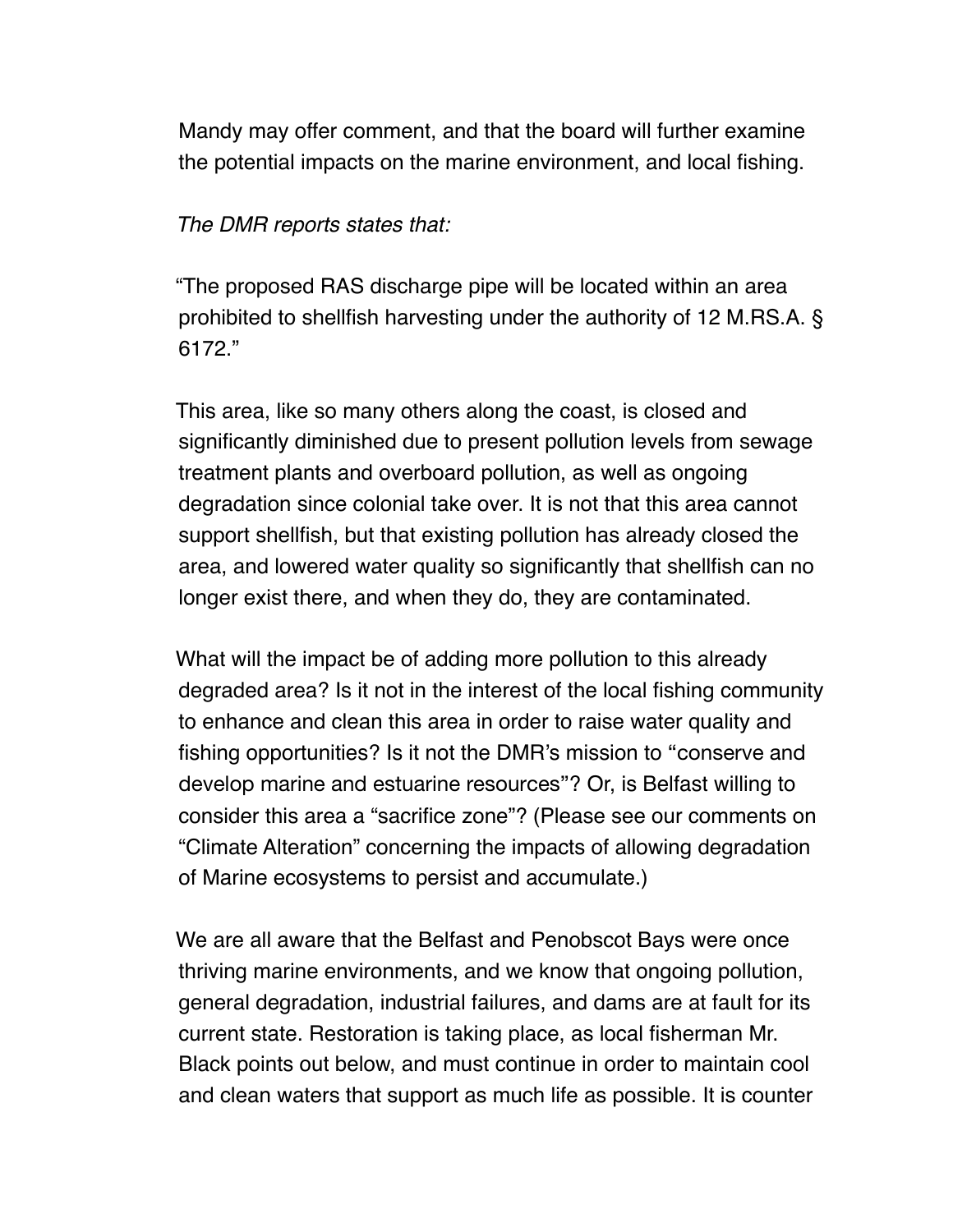intuitive to assert that additional dredging and polluting will not hamper this progress—progress that is more urgent than ever due to the climate and extinction crisis.

According to the DMR report, landings for Waldo county in 2017 and 2018 for lobsters alone totaled over \$3 million each year. This doesn't include all other aspects of the economy that this lobstering helps support. It also doesn't take into account the documentation of commercial landings that include: scrab, scallops, sea urchins, menhaden, periwinkles, mussels, clams, elvers, sea urchins and smelts, as well as recreational landings of several migratory species. In addition, around 250 species of fin fish call the Gulf of Maine home. Many of these species have been observed in Upper Penobscot Bay (this includes Belfast Bay). The DMR writes, "concerns regarding the impact of this project on spawning of cod and haddock were also mentioned though there is no active ground fish fishery in the area." While there are no longer commercial "fisheries" due to centuries of pollution, and degradation, *these species are being caught.* How else do "fisheries" recover if not over time with the required conditions, and support of the DMR?

As David Black, a senior fisherman, writes concerning the Bay's recovery from past pollution:

"The Harbor was so fouled with this effluent that Belfast Harbor was listed In the U.S.Coast PIiot publication as a harbor to avoid when cruising the Coast of Maine…I believe It will take many a lifetime for this area to completely clean Itself."

He goes on to point out that:

"In my experience, whenever there was a dredging project at Mack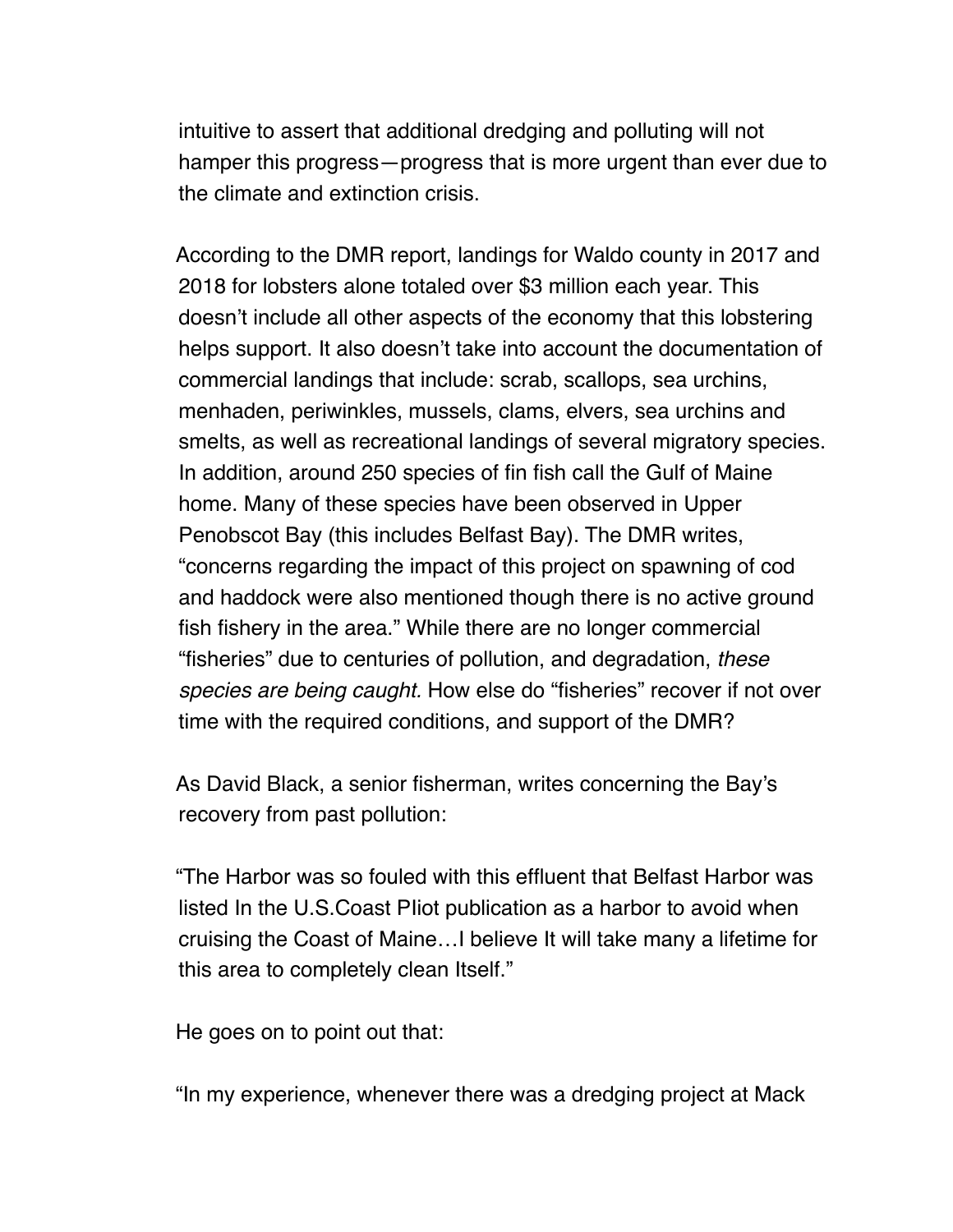Point In Searsport Harbor, the lobster catch In the area slowed for several years until the environment recovered. Additionally, when Belfast Harbor was dredged in 2003, It took a decade for the environment to recover according to a letter from a prominent Lobster fishermen's Association to the U.S. Army Corps of Engineers dated May 4, 2013…Dredging and blasting resulting from this project will produce the same Impact as other dredging projects In the area."

Wayne Canning, the District 1 representative for the State of Maine Zone D Lobster Management Policy Council. points out in his testimony on behalf of local fishermen that:

"The placement of a sewer pipeline across Belfast Harbor in the year 2000 stopped lobster migration into the inner harbor and up the river. This area had previously been very productive lobster fishing, and has never returned to its earlier production."

Finally, Mr. Black testified that:

"I have fished in the area of this project from May until the end of December …The overlap between my fishing "season" and this dredging and disposal project occurs in November and December which in recent years have become more productive months due to an increase in the water temperature of the bay. This change in water temperature has resulted in a later out migration of lobsters than was evident in past years and decades. The environment in this area of Penobscot Bay is changing very rapidly."

This testimony reaffirms that this area is an active fishing ground, and that dredging and pollution do have long term impacts that affect fishing. Should we be allowing more warm waters and pollution to enter this environment, or should we be doing all we can to keep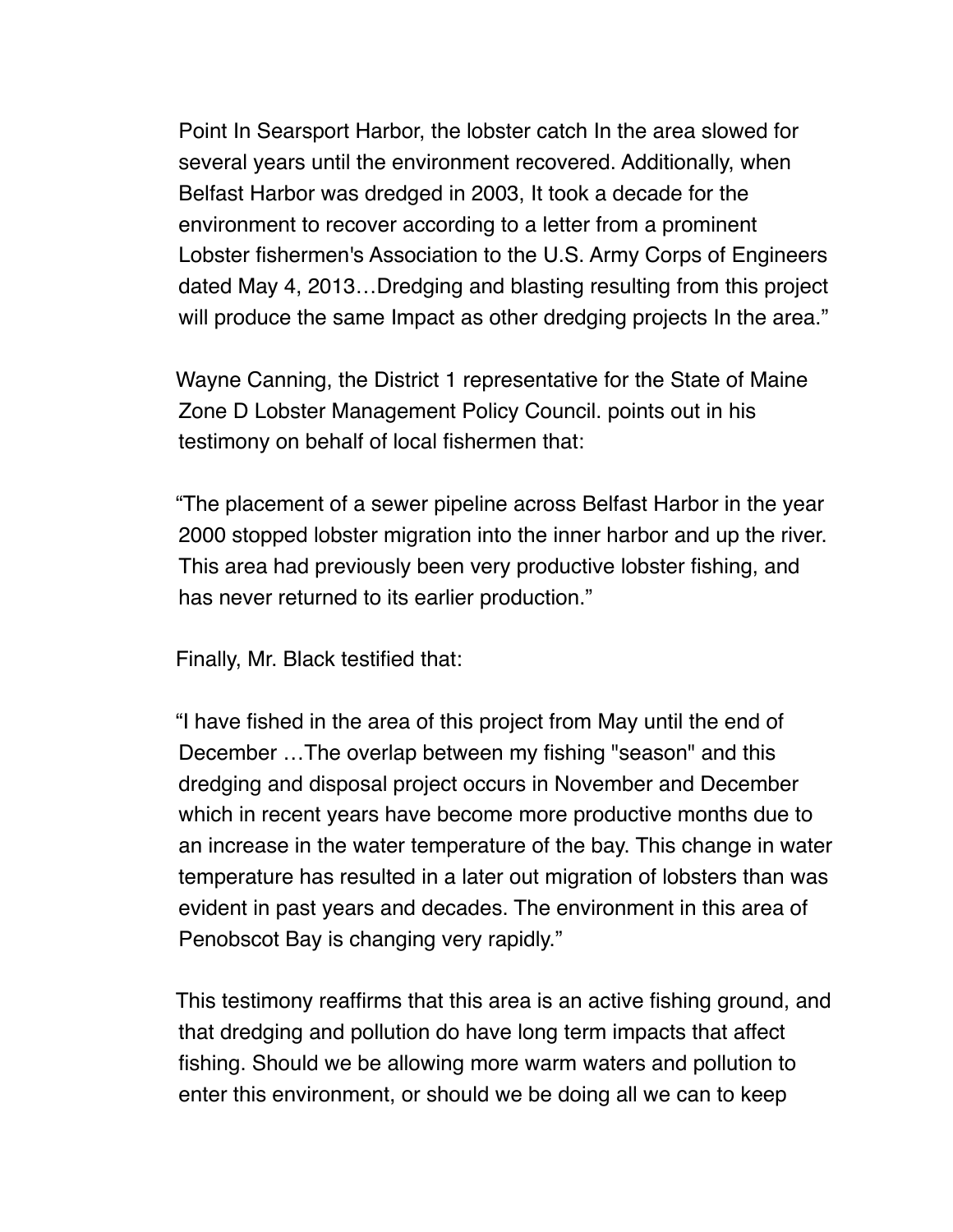these waters cool and clean?

The DMR writes:

"Traditional fishing access could be a concern for lobster, crab and scallop fishing due to intake and discharge structures. These structures will be between 2 - 9 feet above the sea floor and would pose as a trap for fishing gear to become entangled upon. It is possible that an exclusion zone along the pipeline will need to be established. The loss of fishing bottom would be approximately 149,000 square feet or 3 .4 acres."

So, while the project should not result in adverse impacts, the area and fishing where the pipes would be laid will be lost. Is the loss of 3.4 acres significant to the fishermen who fish there now? According to Mr. Black it is. What is the impact of this loss combined with the effluent? Fishermen have already lost significant portions of the Penobscot Bay to pollution. Do they deserve to lose even more? Can we afford to lose any portion of the seas? Is not this idea that acres of seabed can just be destroyed the same thinking that has gotten us into the extinction and climate crisis, and drastically reduced our fishing communities?

While Mr. Black's and other fisherman's testimonies are ignored by the agencies, most of us understand that fishing people's local ecological knowledge is among the most essential data that exists. These men and women are on the bay almost every day. They also pass down their knowledge from generation to generation. Do we have the right to put Mr. Black's, and other fishermen's livelihoods on the line? Are there options that will guarantee the continued recovery of the Bay, support local fishing, address global warming, and clean up existing pollution sources, rather than adding to them?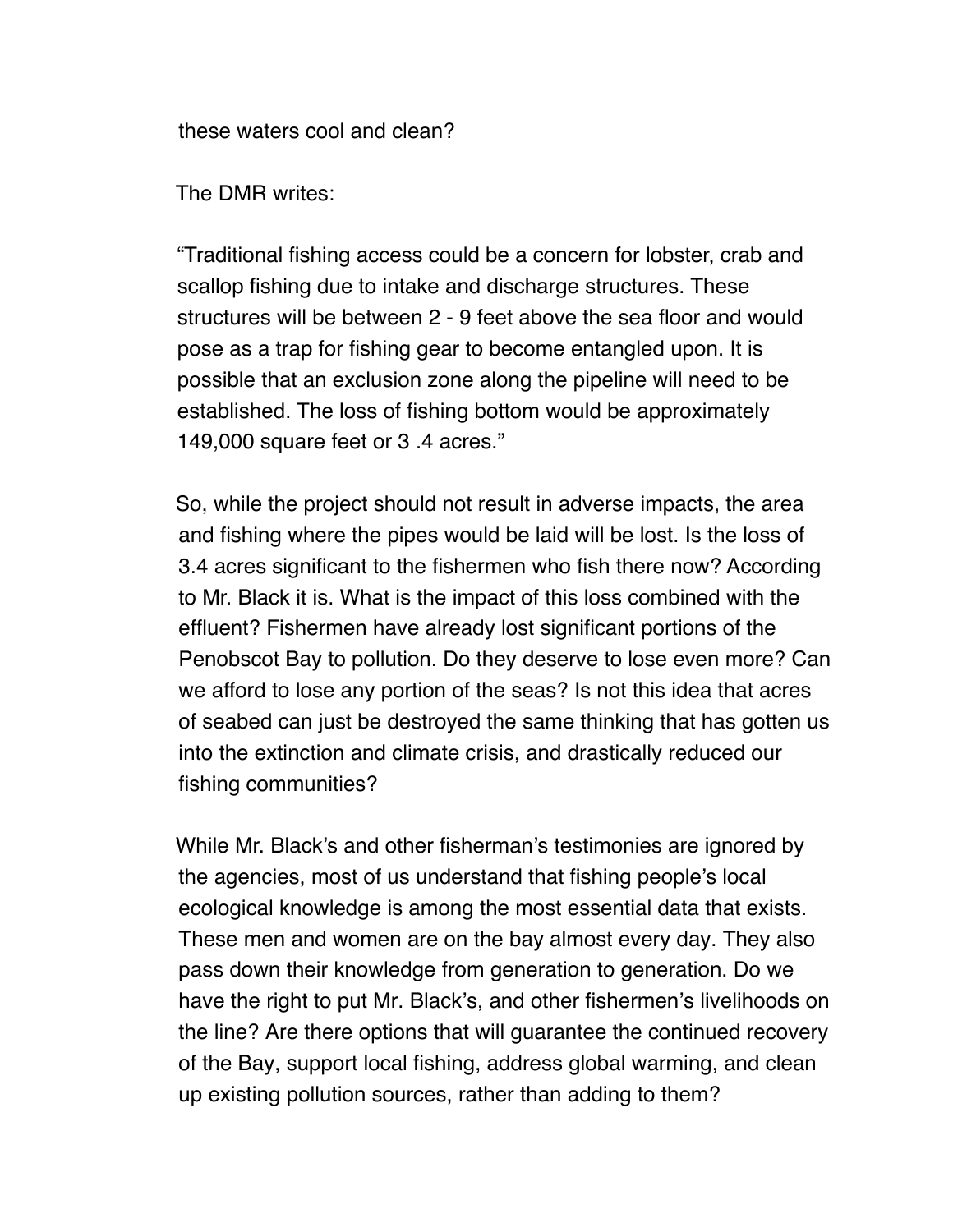We would like to point out as well the the Federal Hatchery at Craig Brook was in violation of its own phosphorus standards for several years. "Maine DEP was only now requesting a consent agreement with the hatchery because it had taken several years to accumulate a sampling of water quality data." https://www.ellsworthamerican.com/ maine-news/jurisdiction-issues-phosphorus-cloud-waters-at-lakealamoosook/

If it takes years to "accumulate a sampling of water quality data" when a violation takes place at a government establishment, how long would it take to address Nordic's violations? Cooke Aquaculture, also licensed and overseen by DEP has been in violation of its permits for years. It will now pay a fine that is insignificant compared to its profits. https://bangordailynews.com/2019/10/16/news/ canadian-salmon-firm-will-pay-156k-over-fish-pen-violations-to-fundsalmon-restocking/

In other words, once these facilities are in, pollution and violations happen—technologies fail and humans make mistakes. Is Belfast prepared to take this risk at this crucial time?

Finally, though this is extremely recent information, we would like to bring to the attention of the board a model that was discussed on October 19th at the Senator George Mitchell Center for Sustainability at the University of Maine. This new model is on Estuarial Tidal Flow dynamics. Specifically this activity has focused on harmful algal blooms using a "particle model" for now, and a more sophisticated model once the "Estuary Builder" comes online. The coastline of Belfast Bay is shown in red as a "Vulnerable Area". We cannot offer more information than this, however Lauren Ross and Dr. Sean Smith from the Mitchell Center are the people to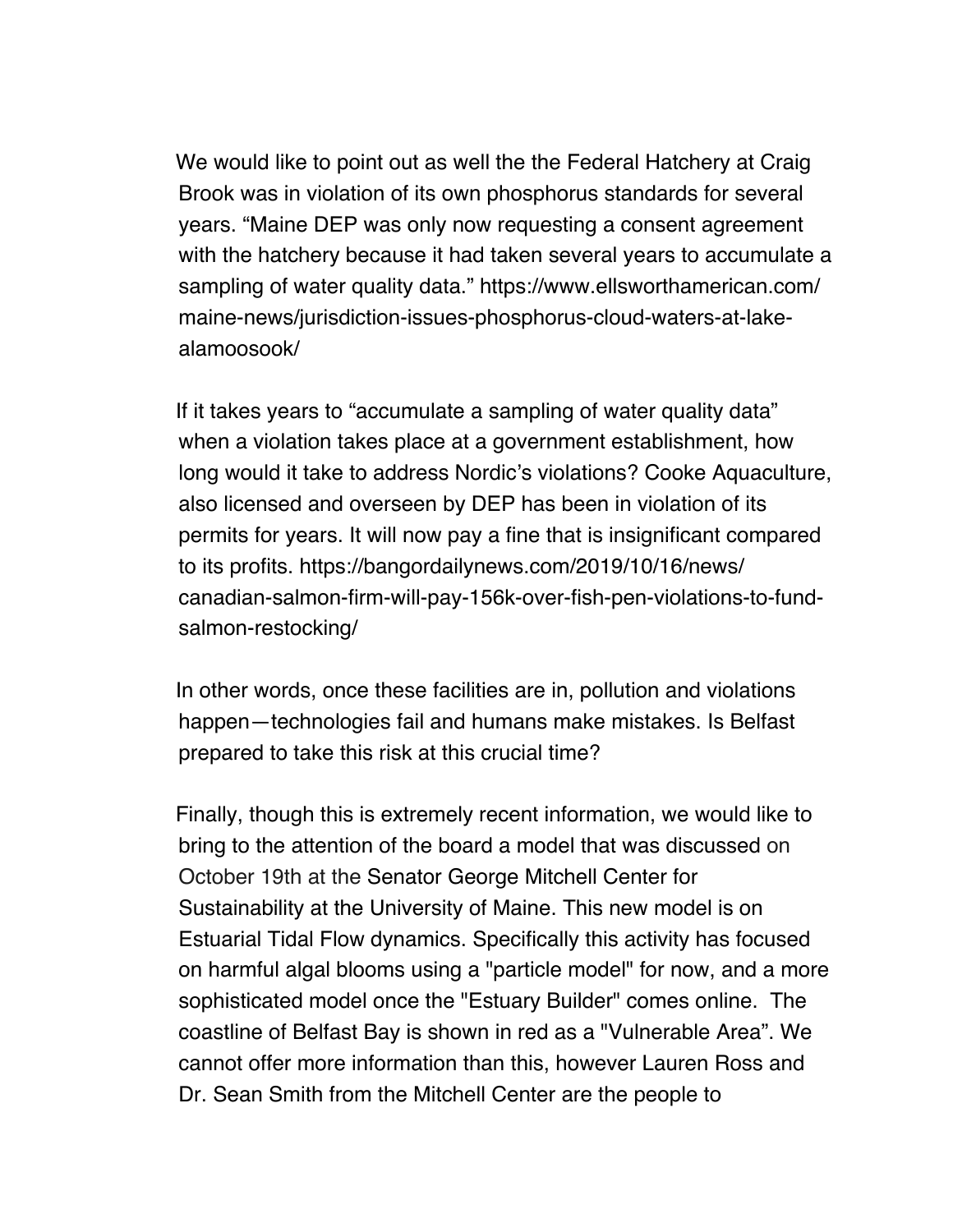communicate with regards to this newest modeling.

Concerning the endangered Atlantic salmon it is important to note that the DMR cited data from 2002 and 2012. However, the restoration of the Penobscot River took place in 2013 and 2015. According to NOAA, "on July 28, Maine Department of Marine Resources reported 1,426 salmon returns, up from 1,076 in 2019. These numbers are a vast improvement from 2014, when only 248 Atlantic salmon returned to the river to spawn. The Penobscot River hosts the largest remaining run of Atlantic salmon in the United States. However, numbers are just a fraction of what they used to be —75,000 to 100,000 Atlantic salmon used to return to the river to spawn." https://www.fisheries.noaa.gov/feature-story/penobscotriver-salmon-run-surges-second-straight-year

Therefore more recent data is needed to determine the activity of Atlantic salmon in the area of the pipes and effluent, especially considering the fact that "75,000 to 100,000 Atlantic salmon used to return to the river to spawn", and we know that the salmon historically used the entire Penobscot Bay, and migrated through the Belfast Bay to the Passagassawakeag River, https://www.fws.gov/ GOMCP/maps\_salmon.html. This is why the entire Belfast Bay is under protection of the Endangered Species Act for both Atlantic salmon and Shortnose sturgeon. Due to changes in water temperature salmon and sturgeon migration may also vary as temperature is one of the factors that determines migration. https:// nefsc.wordpress.com/2017/05/26/salmon-team-and-predators-readyfor-spring-on-the-penobscot/ It is thought that there might also be appropriate habitats for small runs on the Little River and the Goose River. While we realize that Whole Oceans just received a permit to pollute, we do not believe that this justifies adding even more pollution to this ecosystem.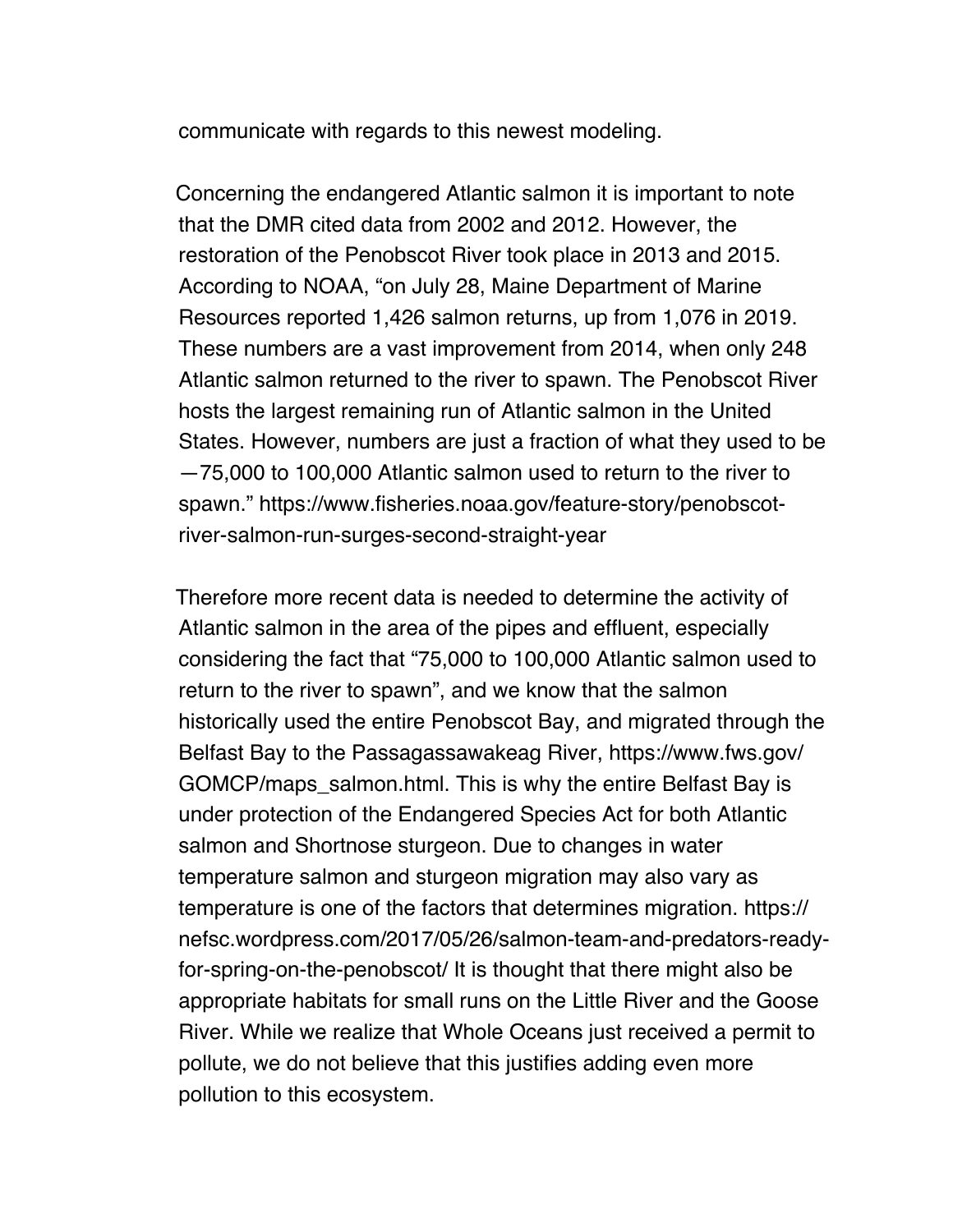Concerning the endangered Short-nose sturgeon and the Atlantic Sturgeon, data from 2010 was cited. "There are no recoded reports of short-nose present in the area of the pipeline. (Fernandes et al. Seasonal Distribution and Movements of Shortnose Sturgeon and Atlantic Sturgeon in the Penobscot River Estuary, Maine. Transactions of the American Fisheries Society 139:1436-1449, 2010)." More recent data was used concerning the lack of spawning in the area. However, according to a study in 2015:

"Evidence has become available in this century indicating that populations of the endangered Shortnose sturgeon Acipenser brevirostrum *migrate outside their natal river systems, but the full extent and functional basis of these migrations are not well understood.* Between 2007 and 2013, 40 Shortnose Sturgeon captured and tagged in four Gulf of Maine river systems migrated long distances in coastal waters to reach the Kennebec System where their movements were logged by an acoustic receiver array. Twenty-one (20%) of 104 Shortnose Sturgeon tagged in the Penobscot River." https://afspubs.onlinelibrary.wiley.com/doi/abs/ 10.1080/00028487.2015.1037931 In other words, Shortnose Sturgeon are making a come back due to the removal of the Edwards dam, and the dams on the Penobscot. It is well known that the Passagassawakeag River means "a good place to spear sturgeon by torchlight." Making sure they can make it back to the Passagassawakeag is a responsibilty we all share.

So, the question is not only if fish, and other marine life, are currently present, but *could they be present again* if the right conditions existed?

Amazing restoration stories abound concerning fish, marine and river